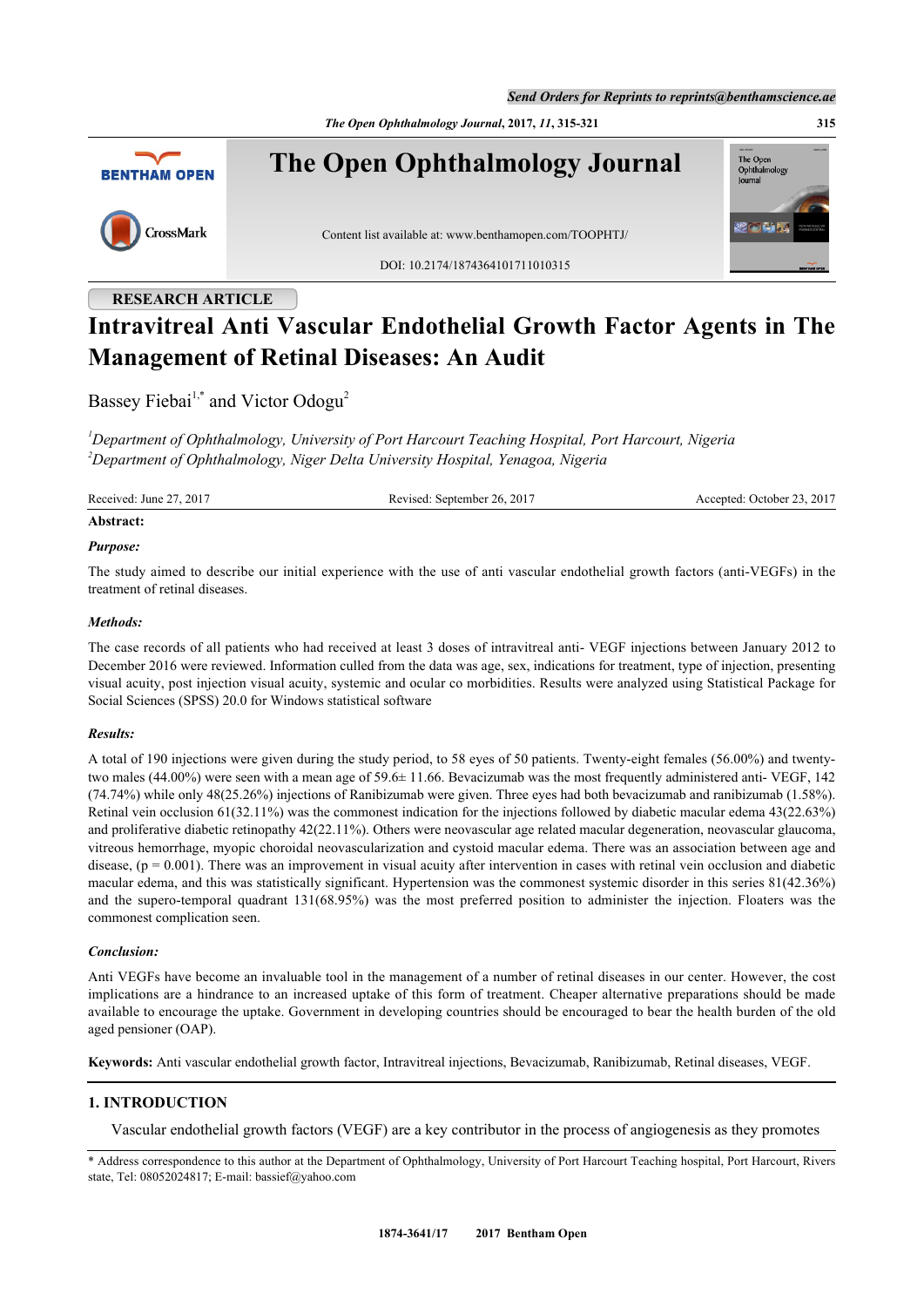proliferation and vascular endothelial cell proliferation [\[1](#page-5-0)]. They increase vascular permeability and vasodilation required in physiological processes like lesion healing, and have also been found to play a major part in mediating active intraocular neovascurization in patients with ischaemic [\[2,](#page-5-1) [3](#page-5-2)]. These conditions include retinal disorders such as retinal vein occlusion(RVO), proliferative diabetic retinopathy and diabetic macula edema(DME), wet age related macular degeneration(AMD), myopic neovascularization and retinopathy of prematurity. The complications of neovascularization include neovascular glaucoma, vitreous hemorrhage and retinal detachment which are major causes of visual impairment that arises from these conditions [[3](#page-5-2)].

VEGF is a 40 kDa dimeric glycoprotein that is produced by hypoxic stimulation in different cells of the retina: vascular endothelium, retinal pigment epithelial cells, Müller cells [[4\]](#page-5-3). There are seven members of the VEGF family (A-F and placental growth factor) and four isoforms that are believed to play a key role in the human eye: VEGF-121, VEGF-165 (responsible for pathological ocular neovascularization), VEGF-189 and VEGF-206 [\[5](#page-5-4)].

Anti-vascular endothelial growth factors (anti-VEGFs) have revolutionized the management of retinal diseases in the past decade. The first VEGF-A inhibitor, bevacizumab (Avastin), was approved by the US Food and Drug Administration (FDA) in 2004 for the first-line treatment of metastatic colorectal cancer. It is a monoclonal antibody (149kDa) that binds to all isoforms of VEGF-A and is now being used as an off label intravitreal drug for the treatment of retinal vascular disorders. The first VEGF-A inhibitors in ophthalmology, pegaptanib (Macugen) and ranibizumab (Lucentis), were approved in 2004 and 2006, respectively. Ranibizumab was formulated for intraocular usage only. It is an Fab fragment of the humanized monoclonal antibody (48kDa) and has an affinity for all VEGF isoforms. The smaller molecule compared to Bevacizumab allows better retinal penetration. Aflibercept (Eylea) is a recent anti-VEGF therapy approved in 2011. It is indicated for use in the treatment of neovascular age related macular degeneration (AMD), macular edema from retinal vein occlusion, diabetic macular edema(DME) and diabetic retinopathy in patients with DME for the treatment of neovascular AMD. These agents have shown significant gain in visual acuity and improvement in morphological outcomes [[6\]](#page-5-5).

Together or alone with other conventional treatment (*e.g.* Laser photocoagulation and intravitreal steroids), retina specialists now have an armamentarium of antiVegf agents in the treatment of ocular neovascular disorders. The uptake of these agents has increased in developing countries [\[7](#page-5-6)]. However due to the costs of these drugs and the duration of treatment, compliance in a poor resource setting as seen in the developing countries is a major challenge [[7\]](#page-5-6).

#### **2. MATERIALS AND METHODS**

Case records of patients attending the retina clinic of the University of Port Harcourt Teaching Hospital who received at least 3 doses of intravitreal injection between January 2012 to December 2016 were reviewed.

The parameters evaluated included patient's demographic data, indications for injection, type of intravitreal injection used, ocular co morbidities, systemic risk factors and ocular complications.

Intravitreal injections were all given in the operating room under strict aseptic conditions. All patients gave their informed consent. Visual acuity and intra ocular pressure were checked before and after the injections. All the injections were given using topical anesthesia (tetracaine hydrochloride, 0.5%). 10% Povidone iodine was used for skin preparation while 5% was instilled into the conjunctival sac before and after injection in all patients. No topical antibiotics were given before and after the procedure.

Dosage of intravitreal bevacizumab given was 1.25mg in 0.05ml, while 0.5mg of 0.05ml of ranibizumab was given. Injection site varied between the superotemporal quadrant, inferotemporal and superonasal depending on the surgeon's access.

Injections were given 4mm from the limbus for phakic patients and 3.5mm for pseudophakic patients. Patients were reviewed one day, one week and one month post injection, to assess their visual acuity and check intra ocular pressure. Injections were given every 4 weeks. All patients in this study were followed up for at least 12 months.

Information from each subject was entered into a spreadsheet using the Statistical Package for Social Sciences (SPSS) 20.0 for Windows statistical software and analyzed. Comparison of variables was carried out using appropriate statistical tests. P values of <0.05 were considered statistically significant.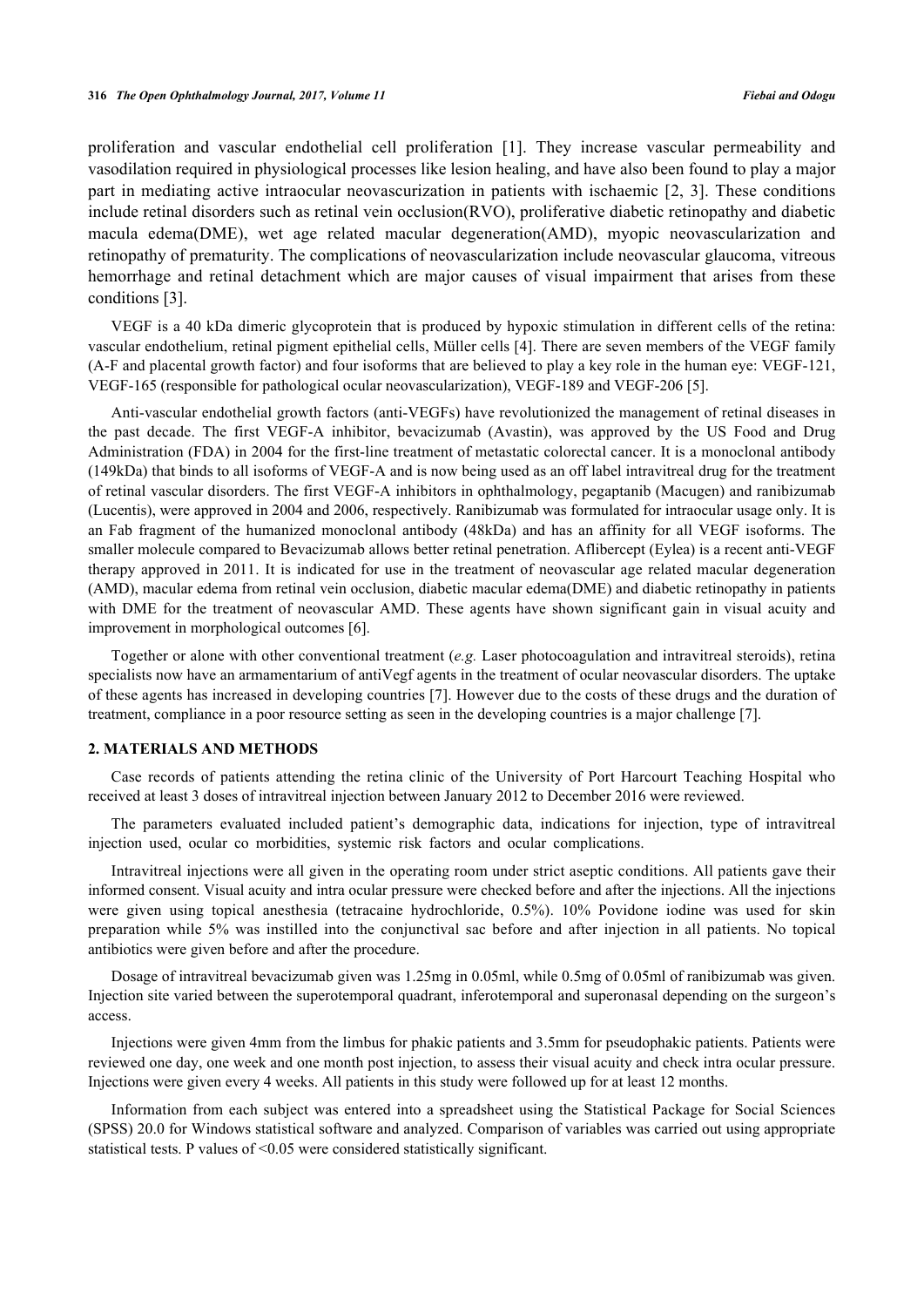### **3. RESULTS**

58 eyes of 50 patients were injected. A total of 190 injections were given during this period, consisting of 142 injections of Bevacizumab (74.74%) and 48 injections of Ranibizumab (25.26%), Fig. (**[1](#page-2-0)**). 3 eyes had both bevacizumab and ranibizumab (1.58%).

<span id="page-2-0"></span>

#### **Fig. (1).** Distribution of types Of anti vegf injections.

Ninety- nine (52.11%) females received injections, while 91 males (47.89%) with a mean age of 59.6± 11.66 years (Table **[1](#page-2-1)**).

<span id="page-2-1"></span>

| <b>Characteristics</b>                       | Frequency<br>$n=190$ | Percentage $(\% )$ |  |
|----------------------------------------------|----------------------|--------------------|--|
| Age group                                    |                      |                    |  |
| 30-39                                        | 3                    | 1.58               |  |
| $40 - 49$                                    | 30                   | 15.79              |  |
| 50-59                                        | 63                   | 33.16              |  |
| 60-69                                        | 64                   | 33.68              |  |
| 70 and above                                 | 30                   | 15.79              |  |
| Mean                                         | $59.56 \pm 11.66$    |                    |  |
| <b>Sex</b>                                   |                      |                    |  |
| Male                                         | 91                   | 47.89              |  |
| Female                                       | 99                   | 52.11              |  |
| <b>TOTAL</b>                                 | 190                  | 100                |  |
| <b>Diagnosis</b>                             |                      |                    |  |
| Retinal vein occlusion                       | 61                   | 32.11              |  |
| Diabetic macular edema                       | 43                   | 22.63              |  |
| Proliferative diabetic retinopathy           | 42                   | 22.11              |  |
| Neovascular age related macular degeneration | 26                   | 13.68              |  |
| Neovascular glaucoma                         | 9                    | 4.74               |  |
| Myopic choroidal neovascularization          | 3                    | 1.58               |  |
| Cystoid macular edema                        | 3                    | 1.58               |  |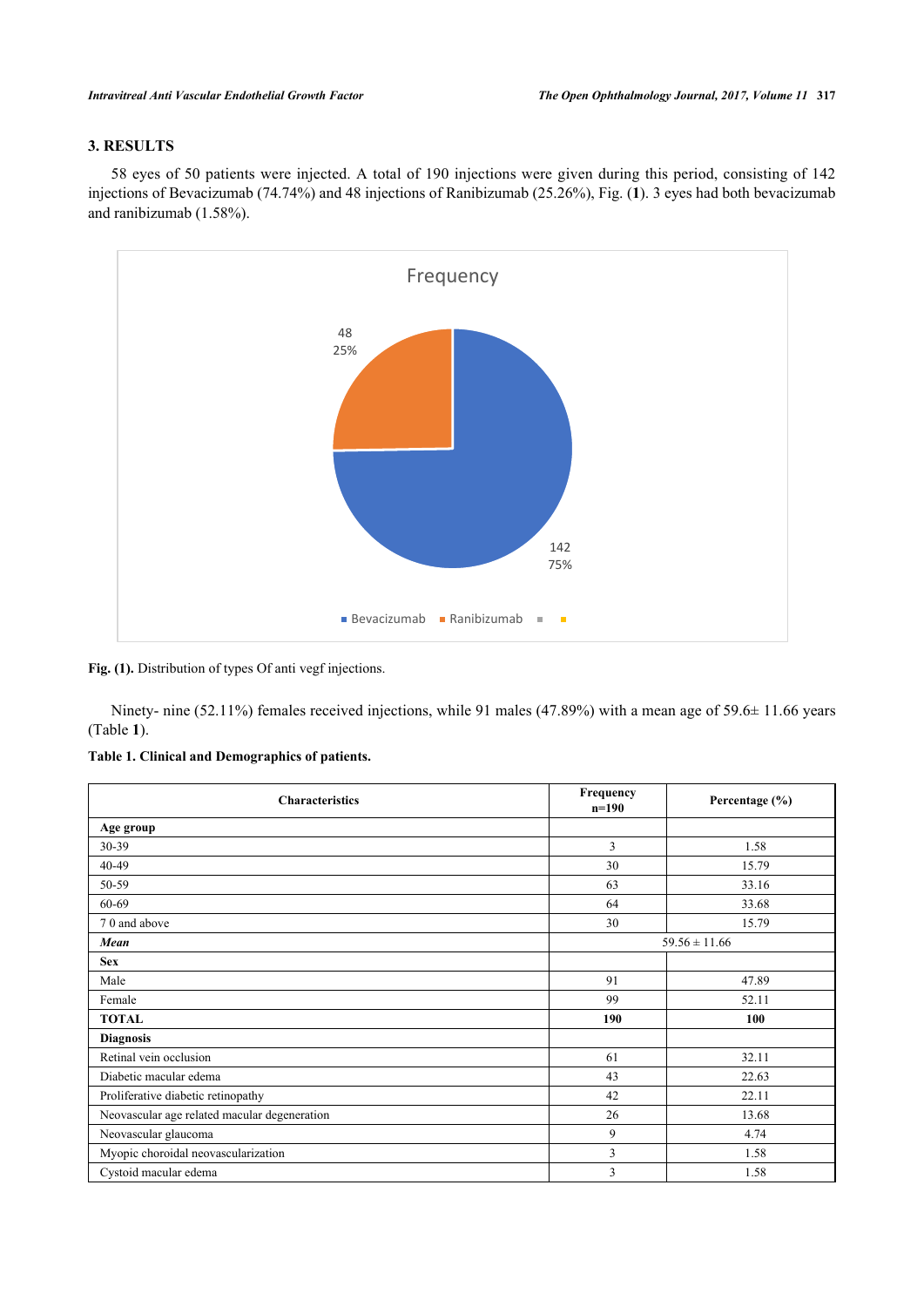*(Table 1) contd.* 

| <b>Characteristics</b>      | Frequency<br>$n=190$ | Percentage $(\% )$ |
|-----------------------------|----------------------|--------------------|
| Vitreous hemorrhage         | 3                    | 1.58               |
| <b>TOTAL</b>                | 190                  | 100                |
| <b>Intraocular Pressure</b> |                      |                    |
| Normal                      | 129                  | 67.89              |
| Raised                      | 61                   | 32.11              |
| <b>COMPFLAINTS</b>          |                      |                    |
| Floaters                    | 40                   | 21.05              |
| Sub conjunctival hemorrhage | 6                    | 3.16               |
| Ocular pains                | 24                   | 12.63              |
| Nil                         | 120                  | 63.16              |
| <b>TOTAL</b>                | 190                  | 100                |
| <b>INJECTION SITE</b>       |                      |                    |
| Supero temporal quadrant    | 131                  | 68.95              |
| Infero temporal quadrant    | 44                   | 23.16              |
| Supero nasal quadrant       | 15                   | 7.89               |
| <b>TOTAL</b>                | 190                  | 100                |

The minimum follow-up time was 12 months, while the maximum was 51. The mean follow-up time was  $20.05\pm$ 8.96.

Retinal vein occlusion 61(32.11%) was the commonest indication for the injections followed by diabetic macular edema 43(22.63%) and proliferative diabetic retinopathy 42(22.11%). Others were neovascular age related macular degeneration 26(13.68%), neovascular glaucoma 9(4.74%), vitreous hemorrhage 3(1.58), myopic choroidal neovascularization (1.58) and cystoid macular edema 3(1.58). Table (**[1](#page-2-1)**) also shows that the supero-temporal quadrant 131(68.95%) was the most preferred position to administer the injection. The intraocular pressure was raised in 61cases (3[2](#page-3-0).11%). Floaters was the commonest complication seen. Fig. (2) shows an association between age and disease,  $(p =$ 0.001). Hypertension was the commonest systemic disorder in this series 81(42.36%), as seen in Table (**[2](#page-3-1)**).

<span id="page-3-0"></span>

<span id="page-3-1"></span>**Fig. (2).** A Bar Chart showing the comparison of Diagnosis and the different Age groups.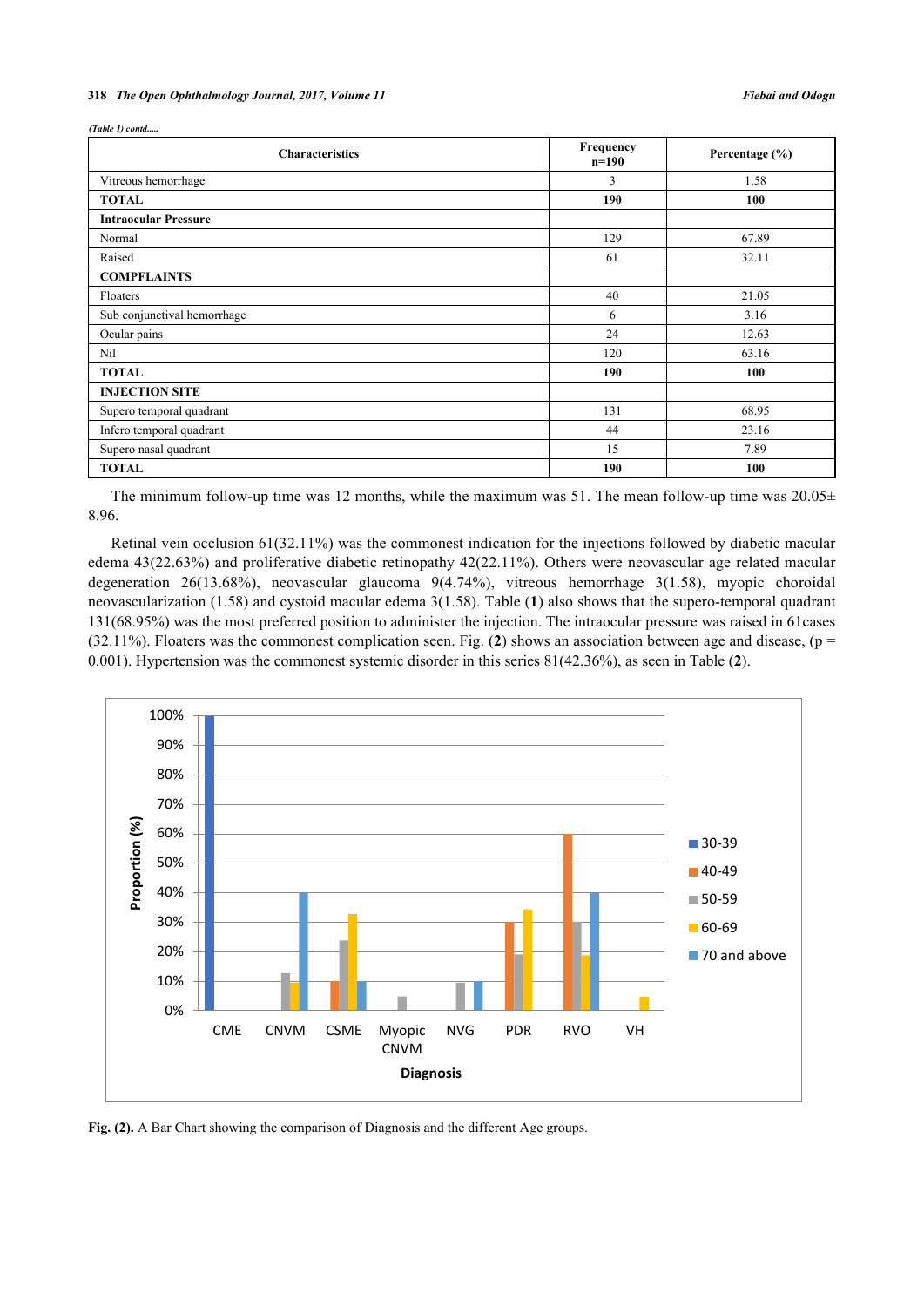|  |  |  |  |  |  | Table 2. Frequency of Ocular and systemic comorbidities. |
|--|--|--|--|--|--|----------------------------------------------------------|
|--|--|--|--|--|--|----------------------------------------------------------|

| <b>Characteristics</b>         | Frequency<br>$n=190$ | Percentage (%) |
|--------------------------------|----------------------|----------------|
| <b>OCULAR CO MORBIDITY</b>     |                      |                |
| Cataract                       | 45                   | 23.68          |
| Pseudo phakia                  | 22                   | 11.58          |
| <b>VH</b>                      | 13                   | 6.84           |
| Nil                            | 110                  | 57.89          |
| <b>GLAUCOMA</b>                |                      |                |
| Yes                            | 39                   | 20.53          |
| No                             | 151                  | 79.47          |
| <b>DIABETES</b>                |                      |                |
| Yes                            | 76                   | 40.00          |
| No                             | 114                  | 60.00          |
| <b>HYPERTENSION</b>            |                      |                |
| Yes                            | 81                   | 42.63          |
| No                             | 109                  | 57.37          |
| <b>OTHER SYSTEMIC DISEASES</b> |                      |                |
| hyperlipidemia                 | 3                    | 100.0          |

#### **4. DISCUSSION**

The mean age in this series was 59.56± 11.66 years. Systemic conditions such as diabetes and hypertension which cause retinal microvascular pathologies leading to neovascularization and edema have been shown to be common in this age group [\[8](#page-5-7), [9](#page-5-8)]. A similar trend was also reported in a Nigerian tertiary private eye-care facility [[10\]](#page-5-9).

The female preponderance seen in this study, which was not statistically significant, may be due to the same reasons noted in the previous studies done in the same area suggesting that women have a better health seeking behavior [[8\]](#page-5-7).

This does not suggest that there is an increase in ocular disease in females however, just that they are more willing to present themselves to seek medical attention.

One hundred and ninety injections were given in this series, with Bevacizumab being the most frequently injected anti Vegf (see Fig. **[1](#page-2-0)**).

3 eyes of 2 patients received both injections, switching from bevacizumab to ranibizumab because of financial constraints. Similar studies reckoned that the cheaper cost of bevacizumab compared to ranibizumab explained its preference [[9,](#page-5-8) [11\]](#page-6-0).

Retinal vein occlusion, made up of central retinal vein occlusions, branch retinal vein occlusions and hemi retinal vein occlusions, was the commonest indication for the use of antiVegfs. Studies done in the same area reported a high incidence of RVO [\[8](#page-5-7)]. A similar pattern was reported in Oluleye's series where RVO was the commonest indication [[9\]](#page-5-8). Hypertension as a strong risk factor was implicated in the two studies [[8,](#page-5-7) [9\]](#page-5-8) . Shuaib, however, reported a different pattern where RVO was the second most common indication for anti Vegf injections after DME [[11\]](#page-6-0). In our series, DME was the second most common indication.

There was a statistically significant association between the type of disease and age group  $p=0.001$ . Wet age related macular degeneration was seen more in those who were 70 years and above in this study.

Hypertension was the commonest systemic condition observed in this study followed by diabetes, while cataract was the commonest ocular comorbidity. All the 61 (31.11%) cases who had short term rise in intraocular pressures received bevacizumab injection. Floaters was the commonest complaint recorded in this series. There was no case of endophthalmitis in this small series; we believe that the strict aseptic conditions as well as 10% Povidone iodine skin prep and 5% drops instillation before and after the injection was effective and contributory.

The supero temporal quadrant was the most preferred site for administering the injections. This is most likely because of the ease of access at this position.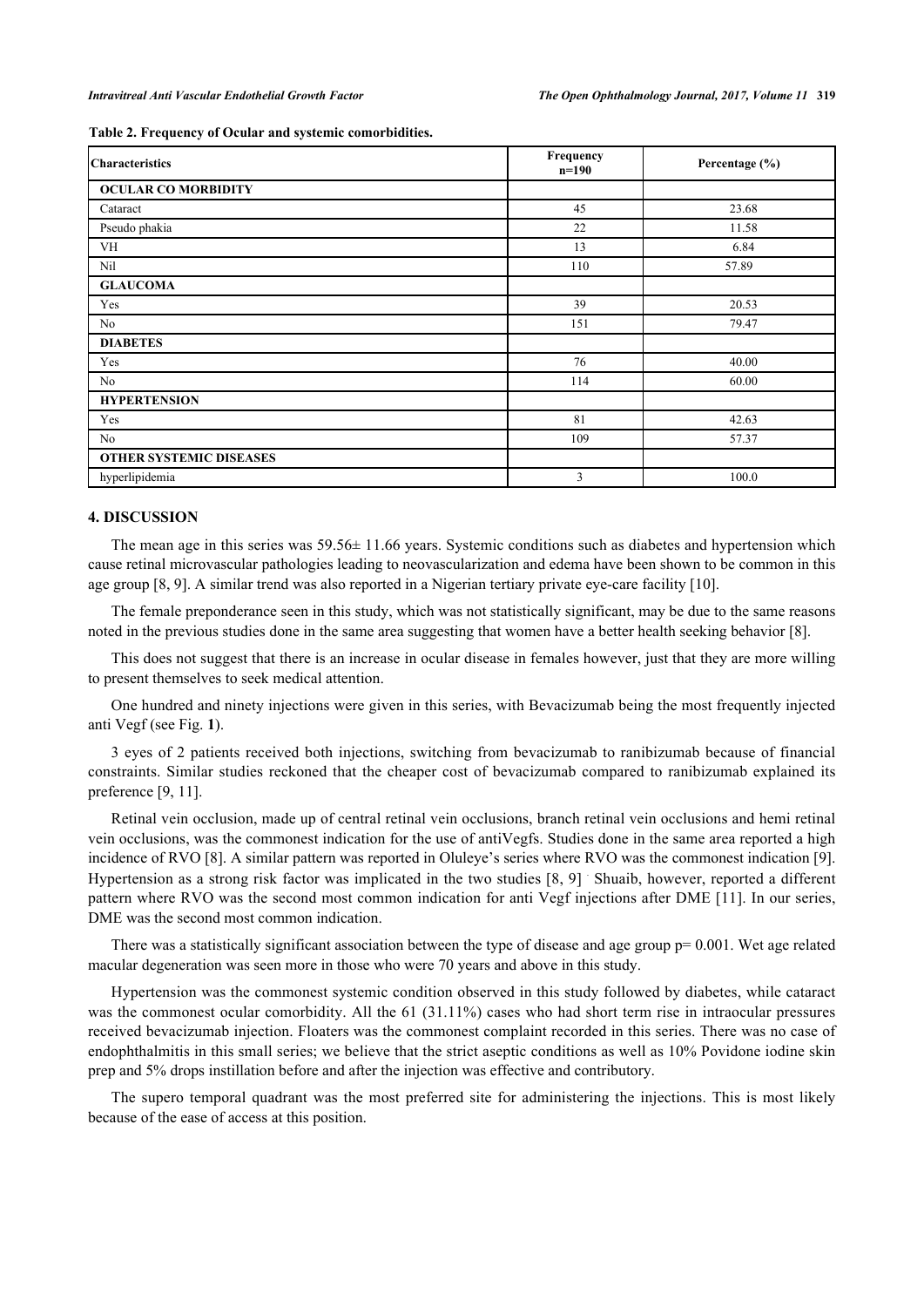#### **CONCLUSION**

Anti- VEGFs have become an invaluable tool in the management of a number of retinal diseases in our center. However, the cost implications are a hindrance to an increased uptake of this form of treatment. Cheaper alternative preparations should be made available to encourage the uptake. Government in developing countries should be encouraged to bear the health burden of the old age pensioners (OAP). The National Health Insurance which is still in its infancy could assist such therapies.

#### **ETHICS APPROVAL AND CONSENT TO PARTICIPATE**

Not applicable.

#### **HUMAN AND ANIMAL RIGHTS**

No Animals/Humans were used for studies that are base of this research.

#### **CONSENT FOR PUBLICATION**

Not applicable.

#### **CONFLICT OF INTEREST**

The authors declare no conflict of interest, financial or otherwise.

#### **ACKNOWLEDGEMENTS**

Declared none.

#### **REFERENCES**

- <span id="page-5-0"></span>[1] Ferrara N. Vascular endothelial growth factor. Trends Cardiovasc Med 1993; 3(6): 244-50. [\[http://dx.doi.org/10.1016/1050-1738\(93\)90046-9](http://dx.doi.org/10.1016/1050-1738(93)90046-9)] [PMID: [21244915](http://www.ncbi.nlm.nih.gov/pubmed/21244915)]
- <span id="page-5-1"></span>[2] Penn JS, Madan A, Caldwell RB, Bartoli M, Caldwell RW, Hartnett ME. Vascular endothelial growth factor in eye disease. Prog Retin Eye Res 2008; 27(4): 331-71.

[\[http://dx.doi.org/10.1016/j.preteyeres.2008.05.001\]](http://dx.doi.org/10.1016/j.preteyeres.2008.05.001) [PMID: [18653375](http://www.ncbi.nlm.nih.gov/pubmed/18653375)]

- <span id="page-5-2"></span>[3] Aiello LP, Northrup JM, Keyt BA, Takagi H, Iwamoto MA. Hypoxic regulation of vascular endothelial growth factor in retinal cells. Arch Ophthalmol 1995; 113(12): 1538-44. [\[http://dx.doi.org/10.1001/archopht.1995.01100120068012\]](http://dx.doi.org/10.1001/archopht.1995.01100120068012) [PMID: [7487623](http://www.ncbi.nlm.nih.gov/pubmed/7487623)]
- <span id="page-5-3"></span>[4] Aiello LP, Avery RL, Arrigg PG, *et al.* Vascular endothelial growth factor in ocular fluid of patients with diabetic retinopathy and other retinal disorders. N Engl J Med 1994; 331(22): 1480-7. [\[http://dx.doi.org/10.1056/NEJM199412013312203\]](http://dx.doi.org/10.1056/NEJM199412013312203) [PMID: [7526212](http://www.ncbi.nlm.nih.gov/pubmed/7526212)]
- <span id="page-5-4"></span>[5] McColm JR, Geisen P, Hartnett ME. VEGF isoforms and their expression after a single episode of hypoxia or repeated fluctuations between hyperoxia and hypoxia: relevance to clinical ROP. Mol Vis 2004; 10: 512-20. [PMID: [15303088\]](http://www.ncbi.nlm.nih.gov/pubmed/15303088)
- <span id="page-5-5"></span>[6] Cornel S, Adriana ID, Mihaela TC, Speranta S, Algerino DS, Mehdi B. Hosseini-Ramhormozi Jalaladin Anti-vascular endothelial growth factor indications in ocular disease. Rom J Ophthalmol 2015; 59: 235-42.
- <span id="page-5-6"></span>[7] Azad R, Chandra P, Gupta R. The economic implications of the use of anti-vascular endothelial growth factor drugs in age-related macular degeneration. Indian J Ophthalmol 2007; 55(6): 441-3. [\[http://dx.doi.org/10.4103/0301-4738.36479](http://dx.doi.org/10.4103/0301-4738.36479)] [PMID: [17951901](http://www.ncbi.nlm.nih.gov/pubmed/17951901)]
- <span id="page-5-7"></span>[8] Fiebai B, Ejimadu CS, Komolafe RD. Incidence and risk factors for retinal vein occlusion at the University of Port Harcourt Teaching Hospital, Port Harcourt, Nigeria. Niger J Clin Pract 2014; 17(4): 462-6. [\[http://dx.doi.org/10.4103/1119-3077.134040](http://dx.doi.org/10.4103/1119-3077.134040)] [PMID: [24909470](http://www.ncbi.nlm.nih.gov/pubmed/24909470)]
- <span id="page-5-8"></span>[9] Oluleye TS, Babalola Y. Indications for intravitreal Bevacizumab in Ibadan, Sub Saharan Africa. Open Ophthalmol J 2014; 8: 87-90. [\[http://dx.doi.org/10.2174/1874364101408010087\]](http://dx.doi.org/10.2174/1874364101408010087) [PMID: [25493104](http://www.ncbi.nlm.nih.gov/pubmed/25493104)]
- <span id="page-5-9"></span>[10] Okoye O, Okonkwo O, Oderinlo O, Hassan K, Ijasan A. Bilateral concomitant intravitreal anti-vascular endothelial growth factor injection: Experience in a Nigerian tertiary private eye care facility. Niger J Clin Pract 2016; 19(4): 544-8. [\[http://dx.doi.org/10.4103/1119-3077.183313](http://dx.doi.org/10.4103/1119-3077.183313)] [PMID: [27251975](http://www.ncbi.nlm.nih.gov/pubmed/27251975)]